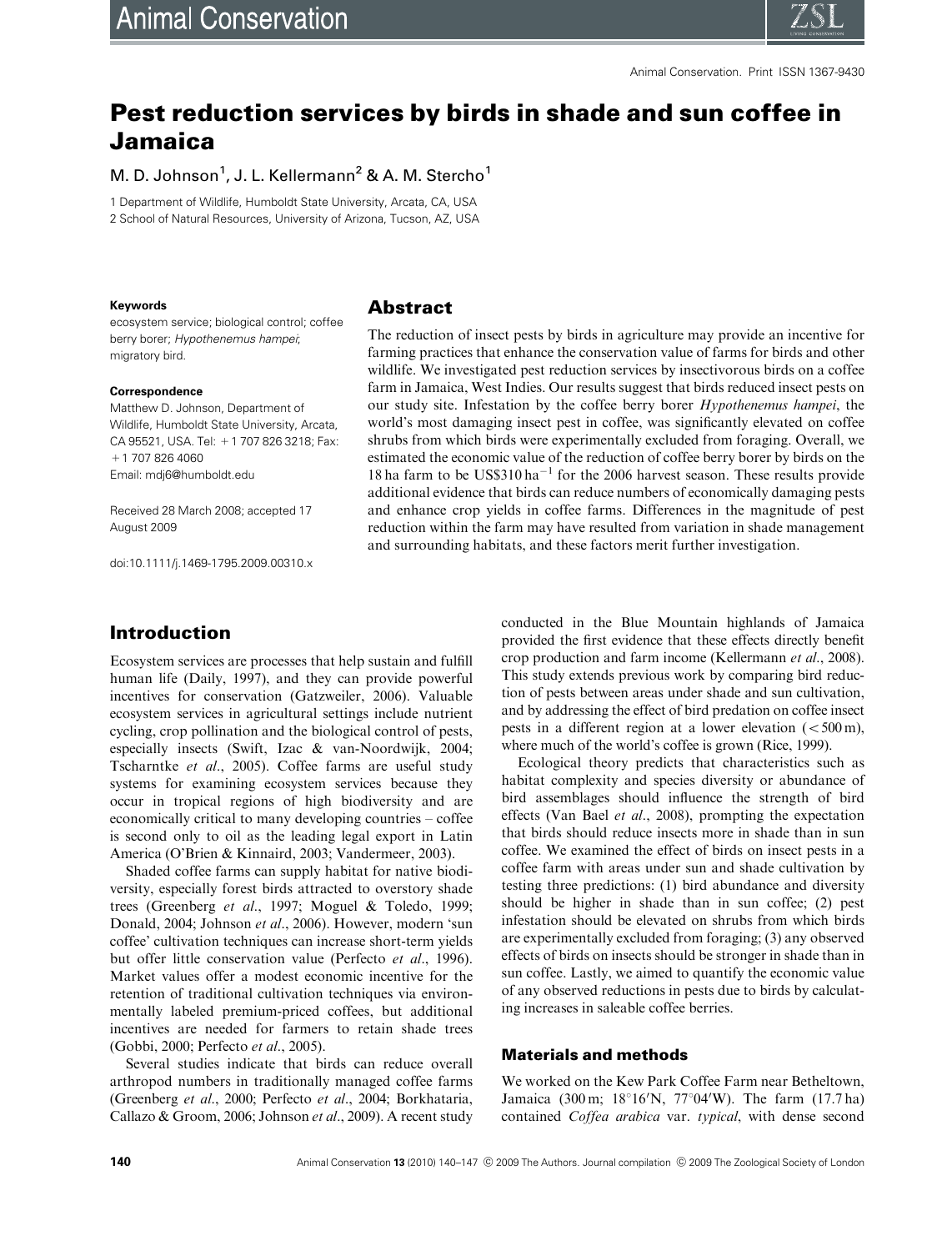growth forest extending along one side of the farm, and pasture, mixed agriculture and rural housing surrounding the other sides. Banana trees (Musa sp.) occurred sporadically between coffee rows throughout the farm. About 70% of the farm was shaded by Inga vera, Swietenia mahagoni, Cedrela odorata, Ceiba pentandra, Terminalia latifolia and various fruit trees (e.g. Mangifera indica, Ficus spp.). The farm is a 'commercial polyculture' farm as described in the coffee farm nomenclature provided by Moguel & Toledo (1999). Some shade trees were planted recently (2002–2005) in the remainder of the farm  $(\sim 30\%)$ , but they were short  $( \leq 2m)$ , providing almost no shade or habitat for forest birds, so we considered this area 'sun coffee' (this area was free of trees large enough to provide shade from 1990 until the time of this study; Fig. 1). Shade cover was estimated with a densiometer (Forestry Suppliers Inc., Jackson, MS, USA) at 109 points distributed systematically across the entire farm. We delineated shade coffee and sun coffee areas of the farm by walking homogeneous areas with shade greater or less than 20%, respectively, with a hand-held global positioning unit. Coffee tree age and structure and fruit phenology were similar between the sun and shade areas. An organochlorine insecticide, endosulfan, was applied annually in mid to late summer (July–August 2005; c.  $0.4$  L of active ingredient ha<sup>-1</sup>), and was not applied again until after project completion. Other measures to reduce



**Figure 1** Kew Park Coffee Farm, Westmoreland, Jamaica. The dashed line separates the shade coffee from the sun coffee within the farm and the squares indicate the locations of eight bird survey plots that also included experimental bird exclosures. Shade cover was estimated at 109 points systematically distributed throughout the farm. We used a spline interpolator in the Spatial Analyst extension for ArcView 3.3 (ESRI, Redlands, CA, USA) to create the shade surface depicted. Adjacent habitats are shown with text.

insect pests included removal of overripe unharvested berries in January 2006, after the harvest season.

#### Bird surveys

Bird abundance peaks in Jamaica in the winter months (October–April), when migratory warblers are present (Johnson et al., 2005). We conducted our bird surveys in November–December 2005. Bird abundance was estimated with three 10-min area searches (Bibby *et al.*, 2000) conducted 0700–1000 CST on each of eight randomly positioned  $30 \times 30$  m plots, four in shade coffee and four in sun coffee areas (Fig. 1). All plots were separated by at least 80 m. During the plot surveys, we recorded each species detected within the plot and the vegetation layer it occupied (understory or canopy). Species were classified as migratory or resident (non-migratory) and insectivorous or not following classification in Lack (1976) and Kellermann et al. (2008), and depicted in Table 1.

#### Bird exclosures and pest infestation

The world's most important insect pest in coffee is the coffee berry borer  $Hypothenemus hampei$ , a tiny  $(< 3$  mm) beetle (Damon, 2000). Gravid adult females bore into coffee berries and lay a brood of 30–120 eggs; the larvae feed, mature and mate with their siblings inside the berry; and gravid adult females emerge 23–28 days later to disperse to another berry before dying (Damon, 2000). At middle to low elevations in Jamaica  $\left( < 500 \text{ m} \right)$ , berries are present on coffee nearly 12 months of year, with harvesting in August–- November and fruit initiation and development occurring in December–July. Berry borer can produce four to eight generations during the fruiting period (Damon, 2000), and they typically bore into berries at early to mid-stages of fruit development (in our system, December–May, greatly overlapping the period of migratory peak bird presence, October–April).

We used bird-proof exclosures to compare coffee berry borer infestation in the 2006 fruiting season in the presence and absence of bird predation. In October and November 2005, we built four exclosures in the shade coffee and four in the sun coffee, in the center of each bird survey plot (Fig. 1). We constructed exclosures with transparent nylon gill netting (N163A 58 mm diagonal mesh, Nylon Net Co., Memphis, TN, USA) wrapped around a wooden pole frame over three coffee plants in a row, tied shut with twine and staked into the ground to prevent entry of ground foraging birds. The exclosures did not restrict access by Anolis lizards, butterflies, bees or other invertebrates (Pacala & Roughgarden, 1984; Borkhataria et al., 2006). Three control plants were selected for each exclosure from a parallel row of coffee 2–3 m away. On each shrub, we inspected 100 berries chosen systematically across all plant heights, sides, inner and outer portions of the branches and over various fruit sizes and levels of ripeness. We recorded the proportion of inspected berries that had diagnostic berry borer entrance holes. We performed berry inspections on each experimental and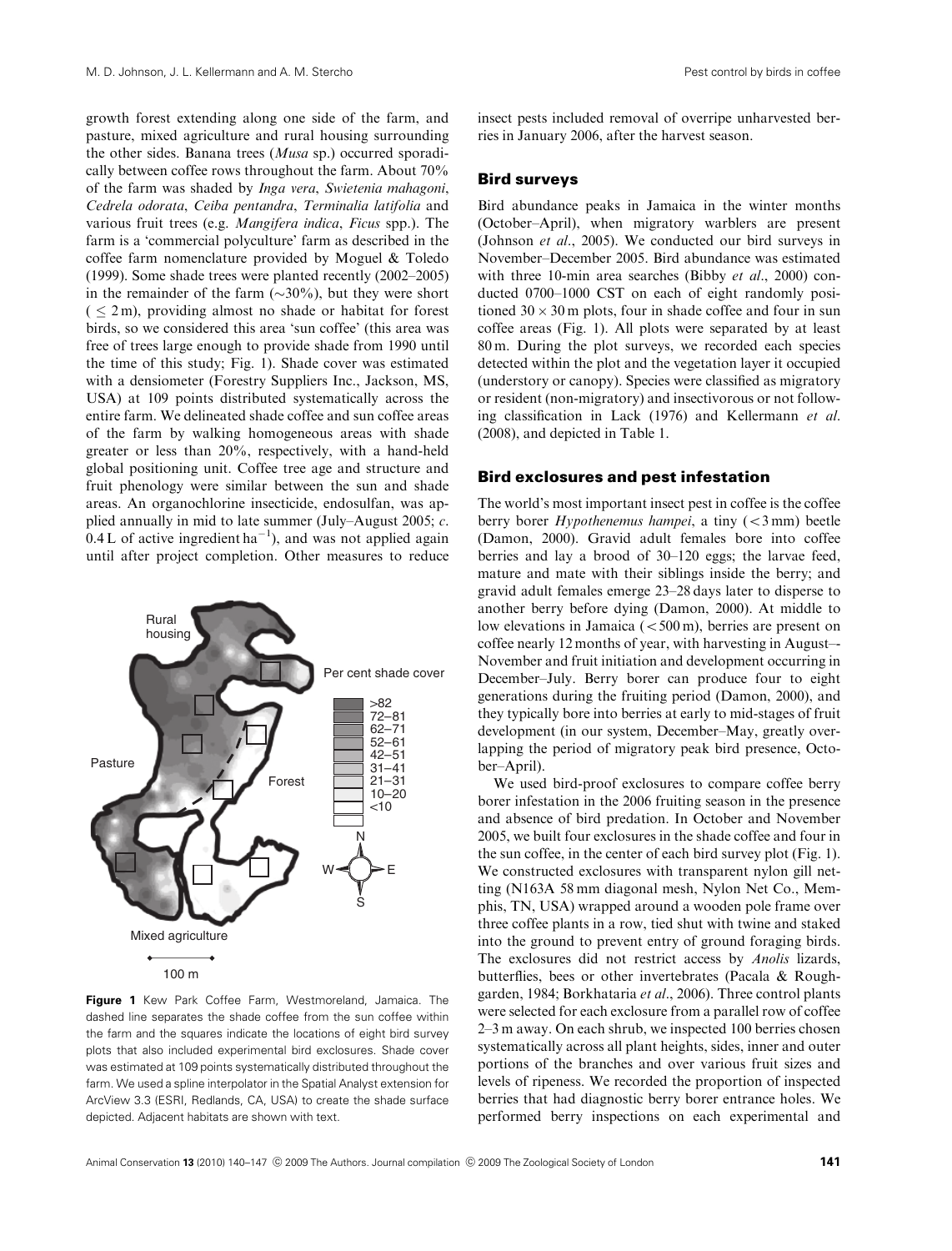|  | <b>Table 1</b> Maximum number of birds detected on three 10-min area searches conducted on eight 30 $\times$ 30 m plots centered on bird exclosures (n=4 |  |  |  |
|--|----------------------------------------------------------------------------------------------------------------------------------------------------------|--|--|--|
|  | in shade, 4 in sun), Kew Park Farm, Jamaica November–December, 2005                                                                                      |  |  |  |

| Resident species <sup>a</sup>                          | Shade | Sun |
|--------------------------------------------------------|-------|-----|
| Red-billed streamertail Trochilus polytmus             | 5     |     |
| Jamaican mango Anthracothorax mango                    |       |     |
| Vervain hummingbird Mellisuga minima                   |       |     |
| Jamaican tody Todus todus UI                           |       |     |
| Jamaican woodpecker Melanerpes radiolatus I            |       |     |
| Jamaican elaenia Myiopagis cotta I                     |       |     |
| Sad flycatcher Myiarchus barbirostris I                |       |     |
| Jamaican becard Pachyramphus niger I                   |       |     |
| Loggerhead kingbird Tyrannus caudifasciatus I          |       |     |
| White-chinned thrush Turdus aurantius UI               |       |     |
| Bananaquit Coereba flaveola I                          |       |     |
| Jamaican euphonia Euphonia jamaica                     |       |     |
| Black-faced grassquit Tiaris bicolor U                 |       |     |
| Yellow-faced grassquit Tiaris olivacea U               |       |     |
| Gr. Antillean bullfinch Loxigilla violacea UI          |       |     |
| Orangequit Euneornis campestris I                      |       |     |
| Jamaican oriole <i>Icterus leucopteryx</i> I           |       |     |
| Prairie warbler Dendroica discolor UIM                 |       |     |
| Northern parula Parula americana IM                    |       |     |
| American redstart Setophaga ruticilla UIM              |       |     |
| Black-throated blue warbler Dendroica caerulescens UIM |       |     |
| Black and white warbler Mniotilta varia IM             |       |     |
| Ovenbird Seiurus aurocapillus UIM                      |       |     |
| Common yellowthroat Geothlypis trichas UIM             |       |     |

<sup>a</sup>Letters indicate whether or not a species commonly foraged in the understory (U), ingests insects (I) or is a migratory winter visitor in Jamaica  $(M)$ 

control shrub at the time of exclosure construction in 2005 (initial survey) and again in April, May and June 2006. Fruits inspected in these months set, grew and were susceptible to berry borer infestation over the previous 5–8 months (December–April), coincident with migrant bird abundance (October–April) and our bird surveys (November–December). Data from two shade exclosures in April were removed from analysis due to damage between sampling periods; they were repaired and used in subsequent analyses.

#### Data analysis

To determine if bird abundance was higher in shade coffee than in sun coffee, we used Aspin-Welch t-tests for unequal variance to compare the abundance of all birds, insectivores, insectivores detected in the understory, migrants and residents ( $n = 4$  plots in each stratum). The three replicates were averaged for each bird plot for analyses of abundance, and the maximum number of individuals detected at a plot in a given survey was used to calculate Shannon-Weiner indices of diversity for shade and sun. Rarefaction was used to subsample species richness and community similarity was assessed between shade and sun plots with the Jaccard and Bray–Curtis indices of similarity (Stiling, 1999). Bird abundance data were normally distributed. We used one-tailed tests based on the expectation that bird abundance should be positively related to shade cover.

We ran a repeated measure ANOVA on the difference in coffee berry borer infestation between each exclosure and its control shrubs (i.e. a subject was an exclosure-control pair, averaged over the three shrubs in each); the within-subject factor was date (initial, April, May and June surveys), and the between-subject factor was shade category (shade vs. sun). To normalize the response variable, we took the natural log of the difference in proportion of infestation  $+1/6$ ; variances were not significantly different between sun and shade areas. The within-subjects effect of date tested the prediction that pest infestation should increase (relative to controls) on shrubs from which birds were experimentally excluded from foraging, and the between-subjects effect of shade category tested the prediction that this response differed between shade and sun coffee. We used Tukey-Kramer post hoc comparison tests to compare mean values for dates and shade category. To examine effects of bird exclosures on coffee berry borer infestation within a shade stratum, we ran one-sample *t*-tests on the difference between exclosure and control infestation ( $H_0$  mean difference = 0). We used one-tailed tests based on the *a priori* prediction that this difference should be  $>0$ . We used two-sample *t*-tests to compare controls between sun and shade areas.

## Economic calculations

Farm managers and owners provided data on the number of boxes of coffee produced per acre for the 2006 harvest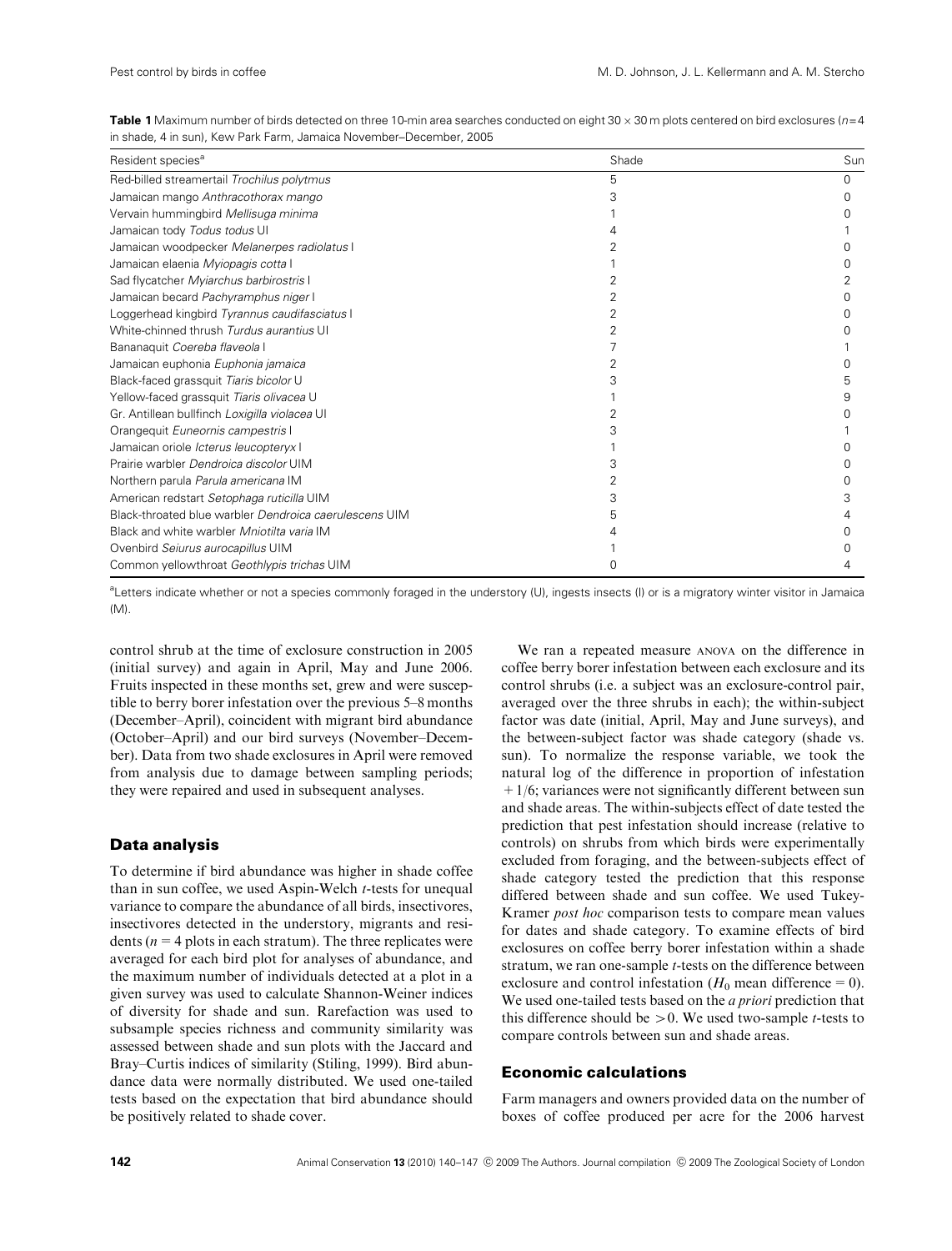season. The price farmers received per 'box' (27.2 kg of fruit) of coffee in 2006 was obtained from the Jamaican Coffee Industry Board. We quantified the farm's average proportional yield increase in saleable berries resulting from reductions of berry borer due to bird predation  $(\Delta_{\text{pred}})$  as the difference in berry borer infestation level of each exclosure and its paired control sample, averaged over all sample units and across all but the initial sampling periods (April, May, June 2006). This value was translated into an economic benefit of birds for the 2006 production season using the formula

$$
\Delta_{pred} \times \frac{boxes}{ha} \times \frac{US}{box} \times ha
$$

A 95% confidence interval was generated around the economic benefit value by applying the upper and lower 95% confidence limits for  $\Delta_{pred}$ . We lacked sufficiently precise yield data to examine economic effects separately for shade and sun strata.

## **Results**

#### Bird abundance and diversity

Twenty-four species of birds were detected within the coffee farm (Table 1). Species richness was 23 in the shade and nine in the sun; after rarefaction species richness was  $17.62 \pm 1.5$ in the shade. Fifteen species were unique to shade, one species was unique to sun, and nine species were detected in both. The Jaccard index of community similarity was 0.33, and the Bray–Curtis index was 0.62. Shannon-Weiner indices of diversity were 2.99 and 1.95 in shade and sun, respectively. The abundance of all birds, insectivores, insectivores detected in the understory and resident species was higher in shade than in sun coffee (Table 2). Among these groups, the difference was most pronounced for insectivores (178% higher in shade) and least pronounced for understory insectivores (28% higher in shade). Abundance of migrants was statistically similar in shade and sun coffee.

#### Bird exclosure and pest infestation

The difference in infestation between exclosures and controls was negligible at the initial surveys, but increased significantly after birds were excluded (within subjects ANOVA:  $F_{3,15} = 14.20$ ,  $P = 0.0001$ , Fig. 2). The initial difference in infestation between exclosures and controls (October/November 2005) was significantly lower than the differences recorded in April, May and June 2006, which were not significantly different from each other. On control shrubs subject to bird predation, berry borer infestation rates ranged from 11 to 21% and were similar between shade and sun in each month and April–June averaged (April  $t_4 = 0.34$ ,  $P = 0.748$ , May  $t_6 = 0.98$ ,  $P = 0.365$ , June  $t_6 = 0.99$ ,  $P = 0.359$ , April–June  $t_6 = 0.82$ ,  $P = 0.444$ ; Fig. 2). Inside exclosures, infestation rates peaked at over 40% in the sun, but only rose to about 19% in the shade. The difference in infestation between exclosures and controls was greater in the sun than in the shade (between subjects ANOVA:  $F_{1,6} = 11.11$ ,  $P = 0.016$ ). In the shade, the difference in infestation between exclosure and control shrubs was significantly greater than zero in May ( $t_3 = 2.63$ ,  $P = 0.039$ )



**Figure 2** Proportion of berries showing evidence of coffee berry borer Hypothenemus hampei infestation on coffee shrubs in (a) shade and (b) sun coffee at the Kew Park Farm, Jamaica. Berries were surveyed inside eight bird exclosures (four in shade, four in sun) and on adjacent control shrubs when exclosures were built (initial survey, October/ November 2005) and in April, May and June 2006. Sample size for shade exclosures was reduced to two in April and three in May due to temporary damage to the exclosures. Data are means  $\pm$  1 se. Points are slightly offset on the x-axis to show error bars.

Table 2 Abundance (mean  $\pm$  1 sE) of birds in shade and sun coffee at the Kew Park Farm, Westmoreland, Jamaica, November–December 2005

| Bird group                 | Shade coffee     | Sun coffee      |      | d.t. |       |
|----------------------------|------------------|-----------------|------|------|-------|
| All birds                  | $11.83 \pm 1.65$ | $5.58 \pm 0.25$ | 3.75 | 3.14 | 0.015 |
| Insectivores               | $8.33 \pm 1.08$  | $3.00 \pm 0.19$ | 4.86 | 3.19 | 0.010 |
| Insectivores in understory | $3.83 \pm 0.32$  | $3.00 \pm 0.19$ | 2.25 | 4.91 | 0.038 |
| Migrants                   | $3.08 \pm 0.16$  | $2.33 \pm 0.36$ | 1.91 | 4.12 | 0.063 |
| Residents                  | $8.56 \pm 1.39$  | $3.25 \pm 0.57$ | 3.55 | 3.97 | 0.012 |

Estimates were based on three 10-min areas searches conducted on an eight  $30 \times 30$  m plot centered on each bird exclosure ( $n=4$  in shade, 4 in sun). Degrees of freedom are reduced (from 6) due to unequal variances via Aspin-Welch corrections to standard t-tests.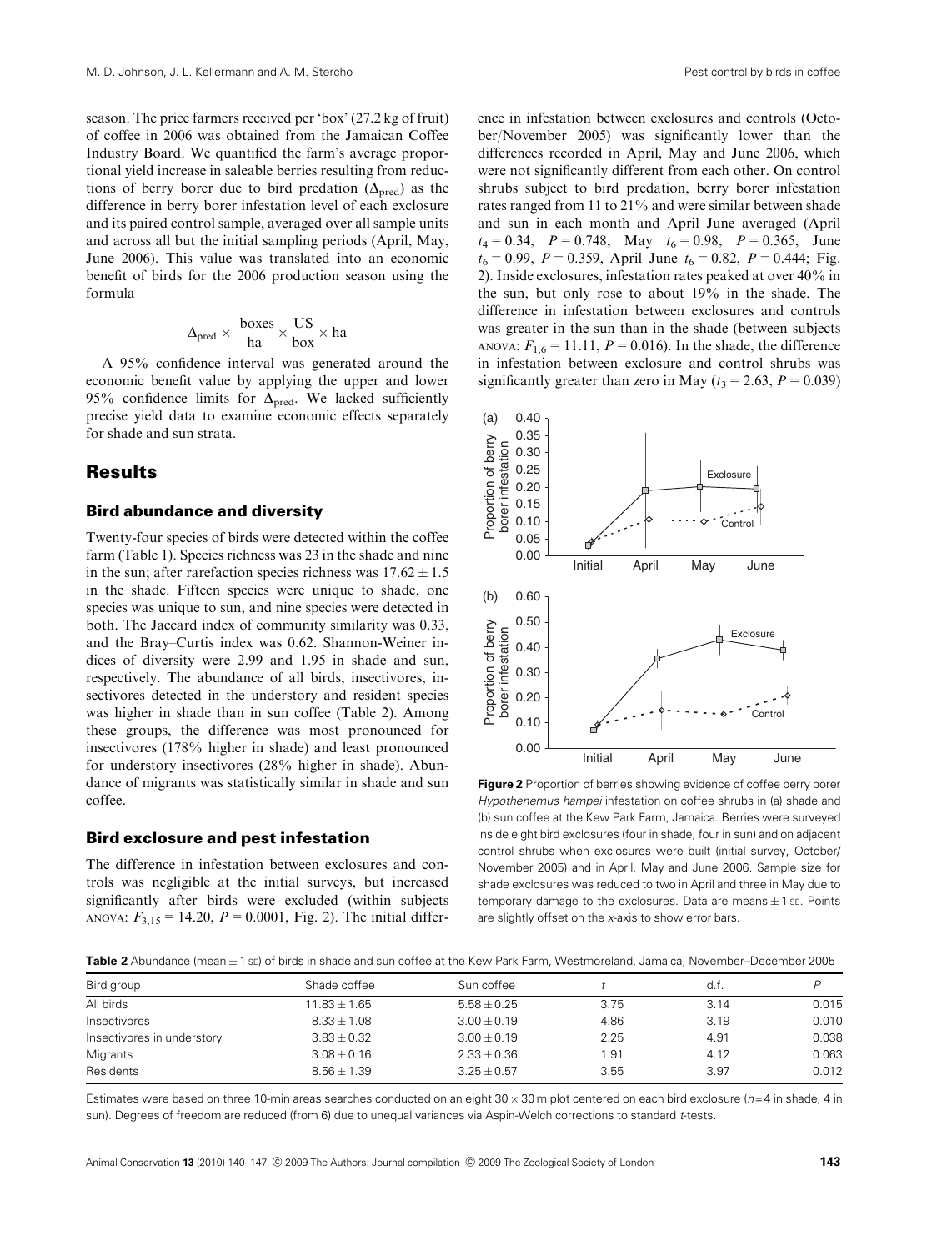and April–June averaged ( $t_3$  = 3.40,  $P = 0.021$ ), but not in April or June individually  $(t_1 = 1.33, P = 0.205$  and  $t_3 = 1.96$ ,  $P = 0.072$ , respectively, Fig. 2). In the sun, the difference in infestation between exclosure and control shrubs was significantly greater than zero in all months individually (April  $t_3 = 3.23$ ,  $P = 0.024$ ; May  $t_3 = 4.81$ ,  $P = 0.009$ ; June  $t_3 = 6.06$ ,  $P = 0.009$ ) and April–June averaged ( $t_3 = 7.77$ ,  $P = 0.002$ ). The interaction between effects of date and shade/sun was not significant  $(F_{3,15}= 1.45,$  $P = 0.25$ .

#### Economic value of pest reduction

The farm produced 113.7 boxes of coffee per hectare in 2006. All farms in the region received the same regional standard price for the 2006 season of US\$22.69 per box of coffee berries, yielding a gross crop value of  $US$2579$  ha<sup>-1</sup> (US\$45632 in total). The estimated value of pest reduction services of birds to the Kew Park in terms of increased volume of saleable berries was  $USS310 ha^{-1}$ (95% CI: US\$183–US\$437) or US\$5485 (95% CI: US\$3246–US\$7723) in total.

# **Discussion**

## Ecosystem and economic services provided by birds

Our results suggest that bird predation impacted insect pests on our study farm. Coffee berry borer infestation was elevated on coffee shrubs from which birds were experimentally excluded from foraging (Fig. 2). These results provide additional evidence that birds can reduce numbers of economically damaging pests such as the coffee berry borer (Kellermann et al., 2008) and add to the body of evidence from Guatemela (Greenberg et al., 2000), Mexico (Philpott et al., 2004), Panama (Van Bael et al., 2008) and Puerto Rico (Borkhataria et al., 2006) suggesting birds reduce insects in general on coffee farms.

Ecosystem services provided by birds in coffee farms can increase farm production and farmer revenue (Kellermann et al., 2008), creating an incentive for farmers to adopt farming practices attractive to insectivorous birds. Bird abundance and diversity are clearly associated with shade vegetative complexity (Tables 1 and 2, Philpott et al., 2008), and a recent meta-analysis suggests that bird suppression of insect abundance is positively associated with both bird abundance and diversity (Van Bael et al., 2008). Farmers and farm policy-makers seeking to enhance bird abundance and diversity should retain or establish shade trees (Greenberg et al., 1997), non-coffee habitat within and adjacent to farms (Kellermann et al., 2008), arboreal epiphytes (Cruz-Angon & Greenberg, 2005) and nearby forest patches (Perfecto et al., 2003).

Coffee berry borer is the world's most damaging insect pest in coffee farms, with estimated annual losses valued at over US\$500 million (Damon, 2000; Baker, Jackson & Murphy, 2002), so it is important to pursue effective, environmentally sensitive measures for control. Though neither was currently in practice on our study farm, farmers in Jamaica and elsewhere in the Neotropics have experimented with releases of parasitic wasps (especially Cephalonomia stephanoderis and Prorops nasuta; Baker et al., 2002; Jaramillo *et al.*, 2005) and the use of traps (e.g. BROCAP<sup>®</sup>. Centre de cooperation international en recherché agronomique pour le développement (CIRAD), Montpellier, France; Dufour et al., 2004) to help control coffee berry borer. Although C. stephanoderis can successfully establish populations in the field, P. nasuta has rarely persisted for longer than 15 months in the field when pest abundance is low, and neither parasitoid has achieved economically meaningful pest control (Barrera et al., 1990; Damon, 2000; Batchelor et al., 2005). The traps reportedly are most effective during periods of dispersal, as gravid females leave their berries in search of new ones to colonize (Cloclet da Silva, Ventura & Morales, 2006). In contrast, our observations suggest that birds most often glean coffee berry borer from berries as they are boring through the epidermis, that is, after they have successfully dispersed to a coffee berry (M. D. Johnson & J. L. Kellermann, pers. obs.). Thus, bird predation may remove pests 'missed' by the traps, providing an additive (rather than compensatory) agent of biological control.

We estimated the economic value of the reduction of coffee berry borer by birds on the farm we studied to be US\$5485 (US\$310 ha<sup>-1</sup>), or approximately 12% of the total crop value. Unfortunately, no data are available to compare the efficacy and costs of insecticides, wasps or traps relative to bird predation. Indeed, there is no available data of the efficacy of the most commonly used insecticide – endosulfan – on coffee berry borer in the Caribbean. Endosulfan is toxic to birds (Hudson, Tucker & Haegele, 1972), but it degrades quickly and no study has quantified direct or indirect effects of endosulfan on birds in coffee farms.

Our results suggest that birds provided economic and ecosystem services in this study, and they were more abundant in shade coffee than in sun coffee, but we did not find support for the prediction that the effect of birds on insect pests was greater in shade than in sun. The effect of bird exclusion on coffee berry borer infestation was significantly weaker, not stronger, in shade coffee than in sun coffee (Fig. 2). There may be several explanations for this apparent paradox.

First, it is important to note that our study site was small (18 ha) and is only one farm under two different forms of cultivation, and effects could have arisen from extrinsic factors. The sun coffee area was narrow and surrounded by shade coffee or forest patch, and thus it may have contained a higher abundance or diversity of birds than larger sun coffee farms. The reduction in pest infestation attributed to birds could be the result of birds visiting the coffee from surrounding natural habitats (Kellermann et al., 2008), a benefit that might not be seen in a large-scale sun coffee farm without adjacent forest. In addition, unaccounted factors, such as pruning schedule, soil conditions, drainage, etc. could partially explain observed differences between sun and shade areas of the farm.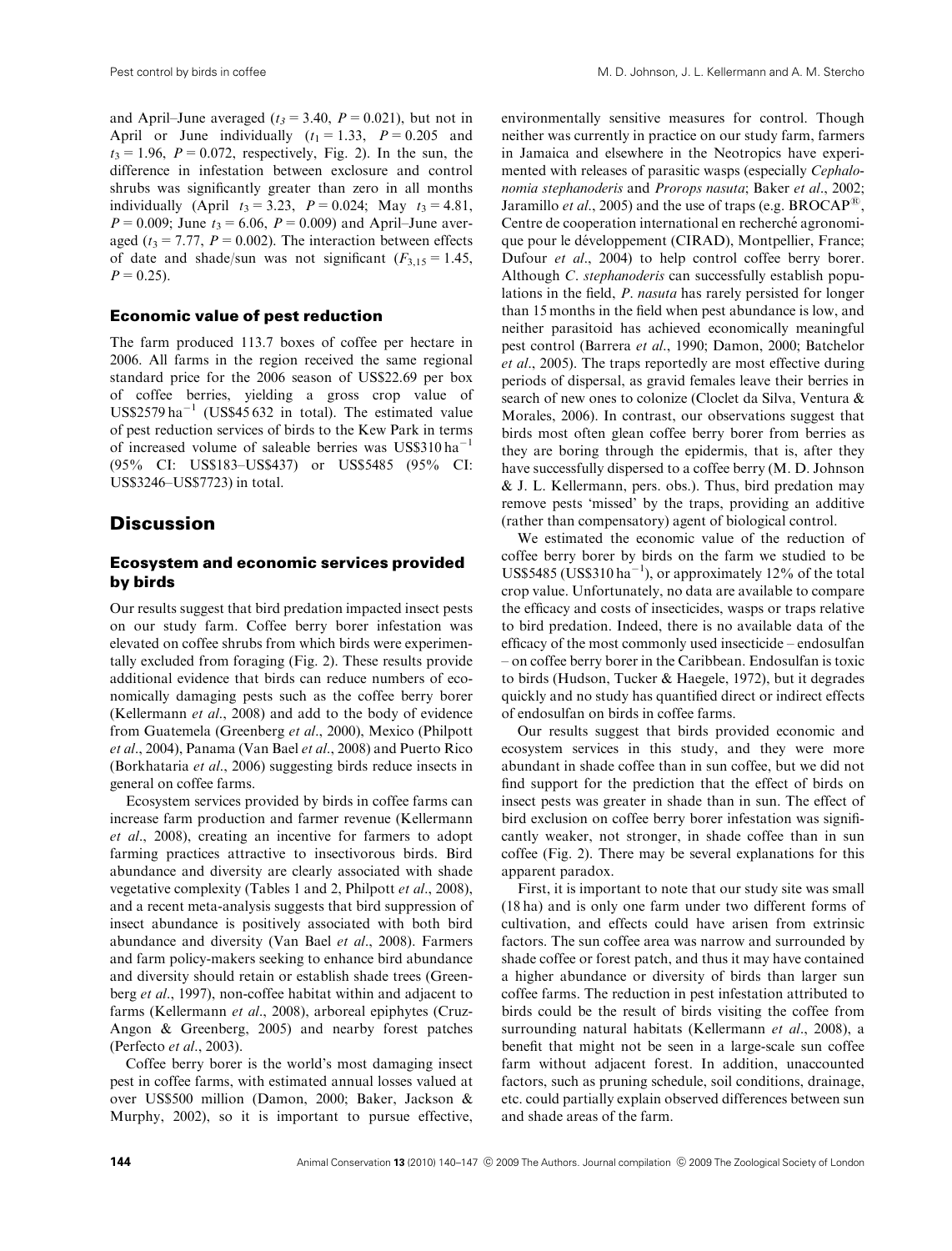Second, optimally foraging generalist predators such as plant-gleaning insectivorous birds should switch toward alternative prey or broaden their diets as a given prey species diminishes in relative abundance (Stephens & Krebs, 1986). There also may be a higher abundance or diversity of prey for insectivorous birds in shade (Greenberg et al., 2000), causing low-quality prey such as the small hard-bodied coffee berry borer to be less preferred in shade than in sun. In our exclosure experiment, coffee berry borer infestation in the absence of bird predation was considerably higher in sun than in shade (compare exclosure data in Fig. 2a and b). However, berry borer infestation was not significantly different on control shrubs in shade and sun coffee  $(\sim11-21\%$ , compare control data in Fig. 2a and b). Thus, birds may have reduced coffee berry borer abundance in both sun and shade to a point where their profitability diminished, but because of higher ambient levels in the sun stratum, this reduction was of a greater magnitude in sun than in shade.

Third, a stronger apparent effect of the exclosures on coffee berry borer in sun than in shade may have been caused by other predators. In the absence of bird predation (inside exclosures), pest infestation was higher in sun than in shade, suggesting something other than birds may have been limiting the pests in shade. Other researchers have found variation in ambient pest infestation across a range of farm variables, including shade (Beer et al., 1998), though these patterns are inconsistent. Complex trophic interactions among arthropods have been documented in coffee systems (Philpott et al., 2004), and cessation of bird predation could release insect predators (such as spiders and ants) that could in turn suppress insect pests (Borkhataria et al., 2006). We did not examine intra-guild trophic structure, but it is reasonable to expect the diversity of insects to increase with increasing shade and habitat complexity (Philpott et al., 2008). Foliage-gleaning bats, which were excluded by our experimental design, can also influence arthropod abundance (Williams-Guillén, Perfecto & Vandermeer, 2008). However, in Jamaica no bat species is considered primarily a foliage gleaner, although Macrotus waterhousii will occasionally glean insects from foliage (Genoways et al., 2005). This species is larger than most foliage-gleaning birds in our system (16–20 g) and may not take prey as small as coffee berry borer.

Finally, a greater apparent reduction of coffee berry borer by birds in sun than in shade coffee could also be caused by differential abundance of certain types of birds between sun and shade. For example, our finding that birds were more abundant in shade coffee was largely due to canopy-dwelling species, and these birds may have had little impact on small understory insects such as coffee berry borer. Alternatively, the reduction of pests may have been caused mainly by one or just a few species that were disproportionately common in sun coffee. Our area searches did not provide adequate information to test for significant differences in the relative abundance of individual species between sun and shade; moreover, complete diet information is not available to identify the bird species responsible for berry borer depredation. However, limited diet information indicates that Black-throated blue warblers Dendroica caerulescens, American redstarts Setophaga ruticilla and Prairie warblers Dendroica discolor all ingest the pest  $(M, D, Johnson & T, W, Sherry, unpubl, data)$ , and these three species were not more common in sun than in shade (Table 1).

#### Comparison with other work

We found a  $40\%$  reduction of coffee berry borer in shade coffee, and a 58% reduction in sun. Other experiments have shown significant effects of birds on large ( $>5$  mm) arthropods (Greenberg et al., 2000; Perfecto et al., 2004; Philpott et al., 2004; Borkhataria et al., 2006), but effects on small insects have been less consistent. Effect sizes on small insects in other studies have ranged from 10 to 20% (Van Bael et al., 2008), and no study except Kellermann et al. (2008) reported an effect of bird predation on coffee berry borer, which found a 60–70% reduction in the Blue Mountain highlands of Jamaica, though the overall infestation rate was much lower there than in this study.

These results coupled with those of Kellermann et al. (2008) document significant ecosystem and economic services provided by birds to coffee farms at both high  $(>1000 \,\mathrm{m})$  and middle  $(\sim 300 \,\mathrm{m})$  elevations in Jamaica. This may provide a powerful incentive for bird conservation locally, and future research should seek to establish if these effects are widespread elsewhere in the Caribbean and other coffee-growing regions. However, despite strong associations of birds with shade trees, neither this project nor Kellermann et al. (2008) could confirm that reduction of berry borer by birds increased with increasing shade cover. Thus, while our results provide an incentive for bird conservation in coffee farms in general, they did not reveal clear evidence that pest reduction services are more pronounced with shade on small farms in heterogeneous landscapes. Future work should explore the influence of surrounding habitats on bird consumption of insects, possible preyswitching behaviors as pests become increasingly scarce and the influence of trophic interactions involving nonavian natural enemies of insect pests in coffee.

#### Acknowledgments

This project would not have been possible without the cooperation of Kew Park owners, farm managers, and workers. Thanks are due to Peter Williams and Gina Green. Funding was provided by Humboldt State University, National Geographic Society and USFish and Wildlife Service. Additional technical support came from the Jamaican Coffee Industry Board and Jamaica's National Environmental Protection Agency. The paper benefited from comments by two anonymous reviewers. This work was approved by Humboldt State University's Institutional Animal Care and Use Committee (protocol #05/ 06.W.06.E).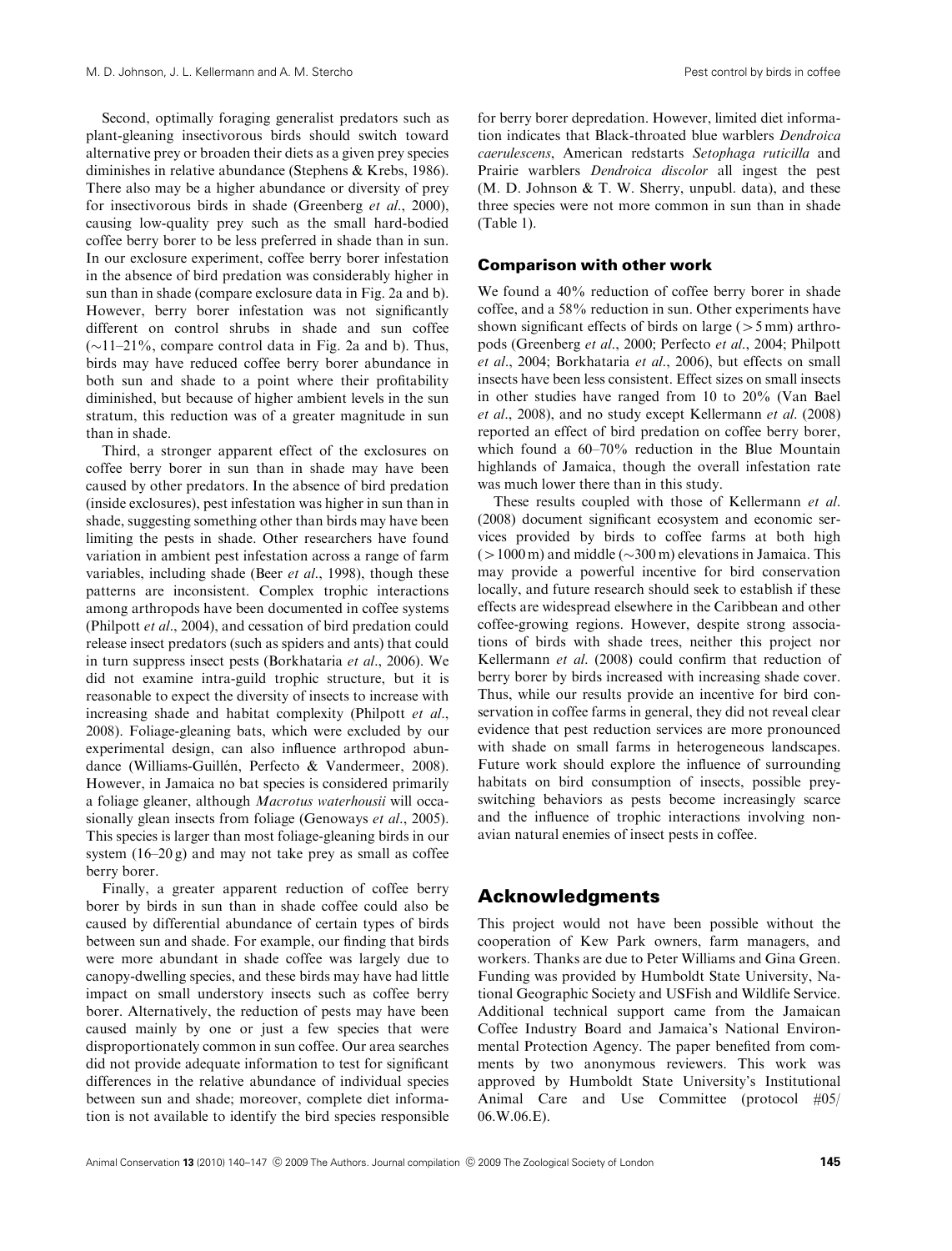# References

- Baker, P.S., Jackson, J.A.F. & Murphy, S.T. (2002). Natural enemies, natural allies. California: The Commodities Press.
- Barrera, J.F., Moore, D., Abraham, Y.J., Murphy, S.T. & Prior, C. (1990). Biological control of the coffee berry borer, Hypothenemus hampei, in Mexico and possibilities for further action. Proceedings of the Brighton crop protection conference, pests and diseases – 1990. Vol. 1: 391–396. British Crop Protection Council (Ed.). Farnham, Surrey: British Crop Protection Council.
- Batchelor, T.P., Hardy, I.C.W., Berrera, J.F. & Pérez-Lachaud, G. (2005). Insect gladiators II: competitive interactions within and between bethylid parasitoid species of the coffee berry borer, Hypothenemus hampei (Coleoptera: Scolytidae). Biol. Control 33, 194–202.
- Beer, J., Muschler, R., Kaas, D. & Somarriba, E. (1998). Shade management in coffee and cacao plantations. Agrofor. Syst. 38, 139–164.
- Bibby, C.J., Burgess, N.D., Hill, D.A. & Mustoe, S. (2000). Bird census techniques. 2nd edn. Massachusetts: Academic Press.
- Borkhataria, R.R., Collazo, J.A. & Groom, M.J. (2006). Additive effects of vertebrate predators on insects in a Puerto Rican coffee plantation. *Ecol. Appl.* **16**, 696–703.
- Cloclet da Silva, F., Ventura, M.I. & Morales, L. (2006). Capture of Hypothenemus hampei Ferrari (Coleoptera, Scolytidae) in response to trap characteristics. Sci. Agric. 63, 567–571.
- Cruz-Angon, A. & Greenberg, R. (2005). Are epiphytes important for birds in coffee plantations? An experimental assessment. J. Appl. Ecol. 42, 150–159.
- Daily, G.C. (Ed.). (1997). Nature's services. Washington: Island Press.
- Damon, A. (2000). A review of the biology and control of the coffee berry borer, Hypothenemus hampei (Coleoptera: Scolytidae). Bull. Entomol. Res. 90, 453–465.
- Donald, P.F. (2004). Biodiversity impacts of some agricultural commodity production systems. Conserv. Biol. 18, 17–37.
- Dufour, B.P., Gonzáles, M.O., Maurico, J.J., Chávez, B.A. & Ramírez, R. (2004). International Science Colloquium on Coffee: the Association Scientifique Internationale pour le Café. Proceedings of the 20th colloquium of the Association for Science and Information on Coffee (ASIC), Bangalore, India.
- Gatzweiler, F.W. (2006). Organizing a public ecosystem service economy for sustaining biodiversity. Ecol. Econ. 59, 296–304.
- Genoways, H.H., Baker, R.J., Bickham, J.W. & Phillips, C.J. (2005). Bats of Jamaica. Special Publications of the Museum of Texas Tech University, 48.
- Gobbi, J.A. (2000). Is biodiversity-friendly coffee financially viable? An analysis of five different coffee production systems in western El Salvador. Ecol. Econ. 33, 267–281.
- Greenberg, R., Bichier, P., Angon, A.C., MacVean, C., Perez, R. & Cano, E. (2000). The impact of avian insectivory on arthropods and leaf damage in some Guatemalan coffee plantations. Ecology 81, 1750–1755.
- Greenberg, R., Bichier, P., Angon, A.C. & Reitsma, R. (1997). Bird populations in shade and sun coffee plantations in central Guatemala. Conserv. Biol. 11, 448–459.
- Hudson, R.H., Tucker, R.K. & Haegele, M.A. (1972). Effect of age on sensitivity: acute oral toxicity of 14 pesticides to mallard ducks of several ages. Toxicol. Appl. Pharmacol. 22, 556–561.
- Jaramillo, J., Bustillo, A.E., Montoya, E.C. & Borgemeister, C. (2005). Biological control of coffee berry borer Hypothenemus hampei (Coleoptera: Curculionidae) by Phymastichus coffea (Hymenoptera: Eulophidae) in Colombia. Bull. Entomol. Res. 95, 467–472.
- Johnson, M.D., Levy, N.J., Kellermann, J.L. & Robinson, D.E. (2009). Effects of shade and bird predation on arthropods and leaf damage on coffee farms in Jamaica's Blue Mountains. Agrofor. Syst., 76, 139–148.
- Johnson, M.D., Sherry, T.W., Holmes, R.T. & Marra, P.P. (2006). Measuring habitat quality for a migratory songbird wintering in natural and agricultural areas. Conserv. Biol. 20, 1433–1444.
- Johnson, M.D., Sherry, T.W., Strong, A.M. & Medori, A. (2005). Migrants in Neotropical bird communities: an assessment of the breeding currency hypothesis. J. Anim. Ecol. 74, 333–341.
- Kellermann, J.L., Johnson, M.D., Stercho, A.M. & Hackett, S.L. (2008). Ecological and economic services provided by birds on Jamaican Blue Mountain coffee farms. Conserv. Biol. 22, 1177–1185.
- Lack, D. (1976). Island biology, illustrated by the landbirds of Jamaica. Berkeley: University of California Press.
- Moguel, P. & Toledo, V.M. (1999). Biodiversity conservation in traditional coffee systems of Mexico. Conserv. Biol. 13, 11–21.
- O'Brien, T.G. & Kinnaird, M.F. (2003). Caffeine and conservation. Science 300, 587.
- Pacala, S. & Roughgarden, J. (1984). Control of arthropod abundance by Anolis lizards on St. Eustatius (Neth. Antilles). Oecologia 64, 160–162.
- Perfecto, I., Mas, A., Dietsch, T. & Vandermeer, J. (2003). Conservation of biodiversity in coffee agroecosystems: a tri-taxa comparison in southern Mexico. Biodivers. Conserv. 12, 1239–1252.
- Perfecto, I., Vandermeer, J.H., López, G., Ibarra-Nuñez, G., Greenberg, R., Bichier, P. & Langridge, S. (2004). Greater predation of insect pests in a diverse agroecosystem: the role of resident neotropical birds in shade coffee farms. Ecology 85, 2677–2681.
- Perfecto, I., Vandermeer, J.H., Mas, A. & Soto Pinto, L. (2005). Biodiversity, yield, and shade coffee certification. Ecol. Econ. 54, 435–446.
- Perfecto, I.P., Rice, R.A., Greenberg, R. & Van Der Voort, M.E. 1996. Shade coffee: a disappearing refuge for biodiversity. BioScience 46, 598-608.
- Philpott, S.M., Arendt, W.J., Armbrecht, I., Bichier, P., Diestch, T.V., Gordon, C., Greenberg, R., Perfecto, I., Reynoso-Santos, R., Soto-Pinto, L., Tejeda-Cruz, C., Williams-Linera, G., Valenzuela, J. & Zolotoff, J.M. (2008).